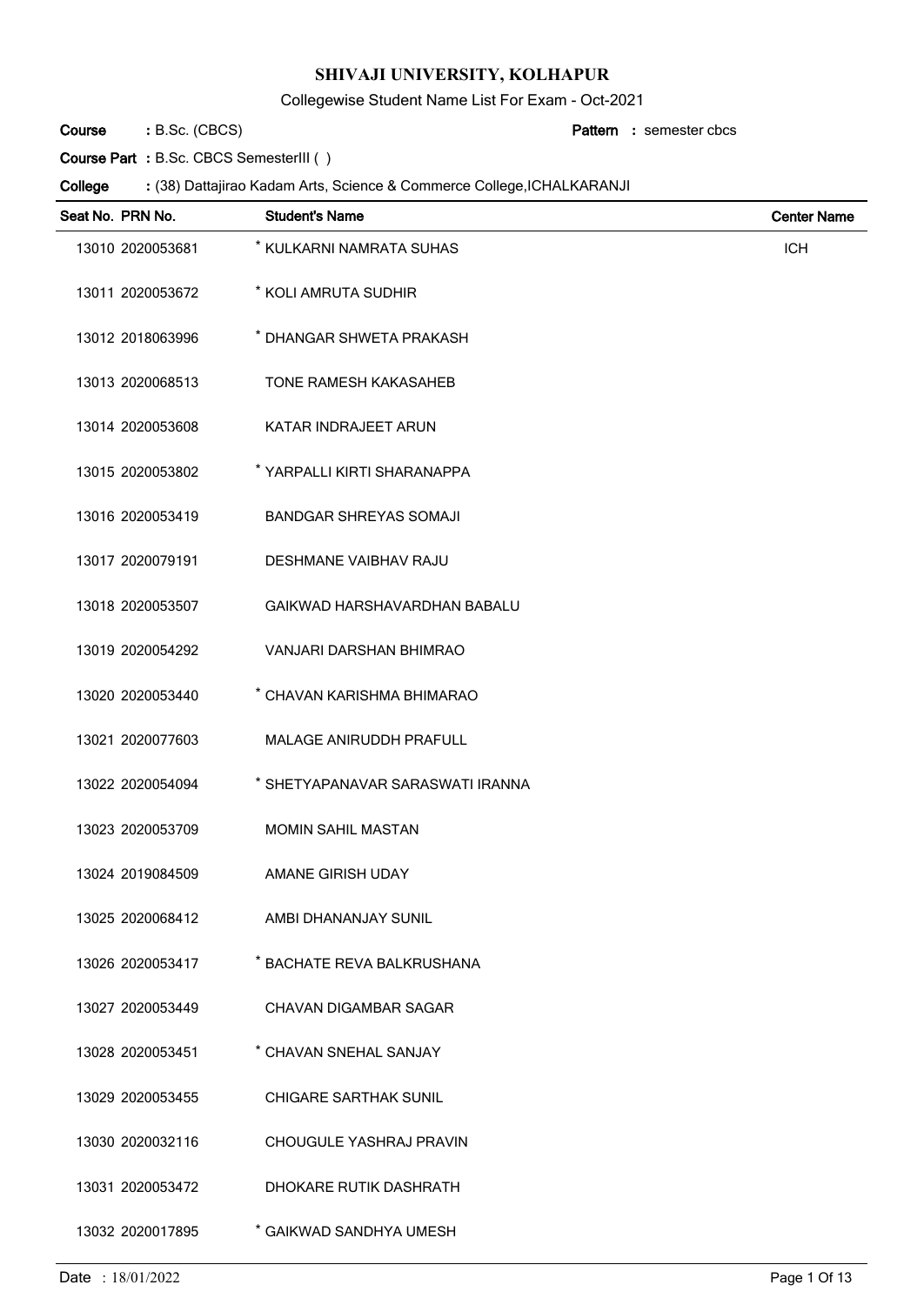Collegewise Student Name List For Exam - Oct-2021

B.Sc. (CBCS) **: Pattern Course**

semester cbcs **:**

**Course Part :** B.Sc. CBCS SemesterIII ( )

| Seat No. PRN No. | <b>Student's Name</b>        | <b>Center Name</b> |
|------------------|------------------------------|--------------------|
| 13033 2020070106 | * GAIKWAD SNEHA SANJAY       |                    |
| 13034 2020053517 | * GAVANDI SANIYA ARIF        |                    |
| 13035 2020053550 | JADHAV AJAY SAMBHAJI         |                    |
| 13036 2020055252 | KADAM PRASAD BALU            |                    |
| 13037 2019057930 | KAMBLE PRAMOD JAYAPAL        |                    |
| 13038 2020053586 | * KAMBLE RUTUJA VASANT       |                    |
| 13039 2020053604 | * KANERE SNEHAL VILAS        |                    |
| 13040 2020053606 | * KARADE SAKSHI SANJAY       |                    |
| 13041 2020053628 | KHOT SACHIN SANTOSH          |                    |
| 13042 2020053637 | * KONDALKAR ARPITA DASHRATH  |                    |
| 13043 2018064144 | KUMBHAR ANIL APPASO          |                    |
| 13044 2020053683 | * KUMBHAR PALLAVI SATISH     |                    |
| 13045 2020053684 | * KUMBHAR SNEHAL BAJRANG     |                    |
| 13046 2018064146 | KUMBHAR VEERKUMAR MOHAN      |                    |
| 13047 2020053694 | <b>LOKARE SURAJ SAKHARAM</b> |                    |
| 13048 2020068492 | MANE PRAFULLA RAJENDRAKUMAR  |                    |
| 13049 2020053707 | * MOHITE NIKITA RAVINDRA     |                    |
| 13050 2020053712 | * MUJAWAR SIFA MANSUR        |                    |
| 13051 2020053714 | MULLA SULTAN AMIRHAMZA       |                    |
| 13052 2020068499 | <b>NAIK ROHAN RAJU</b>       |                    |
| 13053 2020053732 | * PATHAN SAFRIN AHAMAD       |                    |
| 13054 2020053733 | * PATIL AMRUTA RAYGONDA      |                    |
| 13055 2020068500 | PATIL CHAITANY CHANDRAKANT   |                    |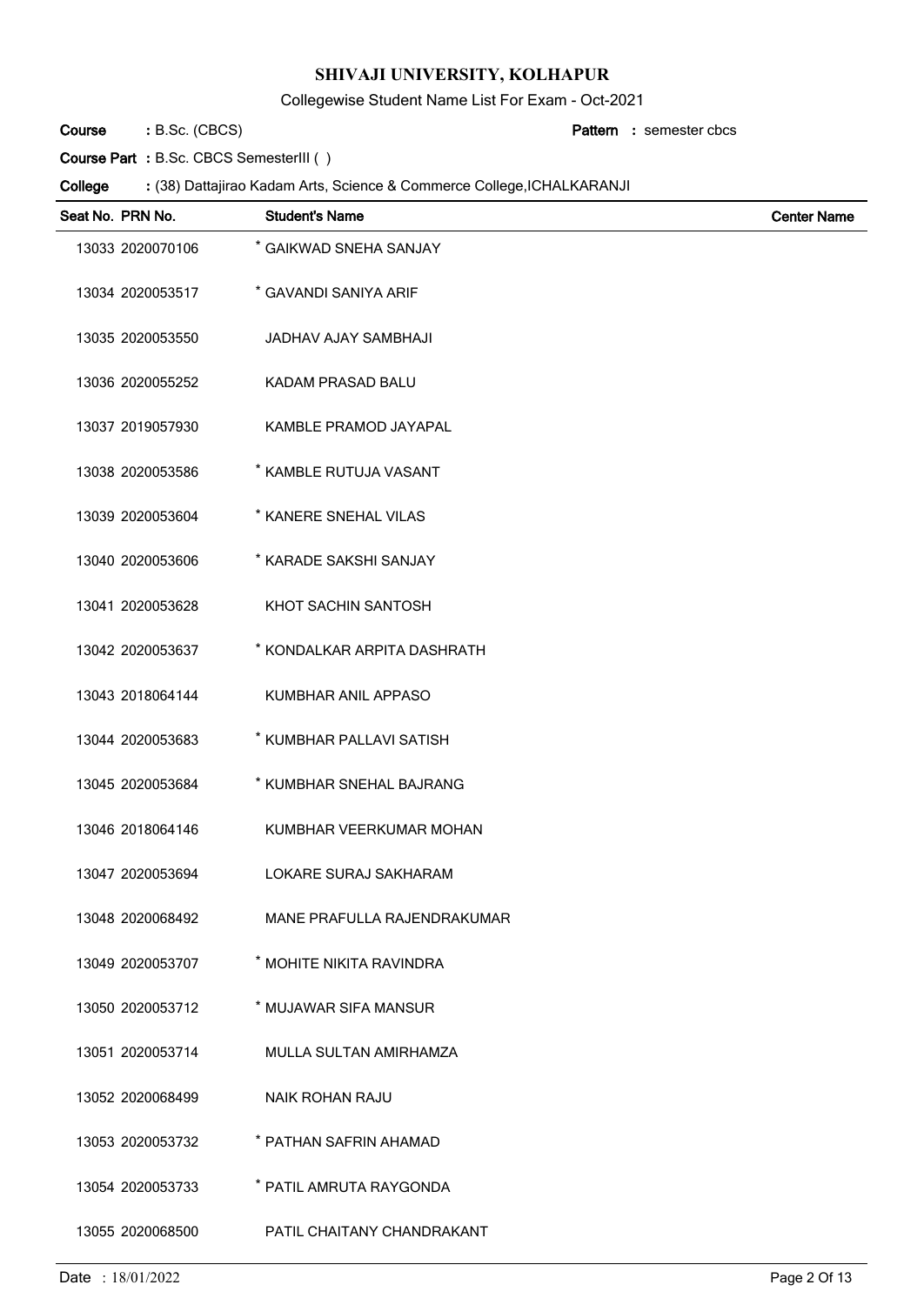Collegewise Student Name List For Exam - Oct-2021

B.Sc. (CBCS) **: Pattern Course**

semester cbcs **:**

**Course Part :** B.Sc. CBCS SemesterIII ( )

| Seat No. PRN No. |                  | <b>Student's Name</b>           | <b>Center Name</b> |
|------------------|------------------|---------------------------------|--------------------|
|                  | 13056 2020053741 | PATIL RAJVARDHAN EKNATH         |                    |
|                  | 13057 2020068502 | PATIL RUTVIK BHARAT             |                    |
|                  | 13058 2020054105 | PATIL SWARUP SARJERAO           |                    |
|                  | 13059 2020071951 | PATIL VAISHNAV BAJRANG          |                    |
|                  | 13060 2020053763 | PATIL VRUSHABH PRAVIN           |                    |
|                  | 13061 2020053804 | PUJARI KRUSHNA YOGESH           |                    |
|                  | 13062 2020053793 | RAYKAR DEEPAK MARUTI            |                    |
|                  | 13063 2020053777 | SASTE AKASH ARUN                |                    |
|                  | 13064 2020054063 | SHETAKE SHUBHAM SATAPPA         |                    |
|                  | 13065 2020071367 | SHINDE SURAJ DURYODHAN          |                    |
|                  | 13066 2018064420 | VADAR KETAN BABASO              |                    |
|                  | 13067 2020053788 | * VANDRE ASMITA SURESH          |                    |
|                  | 13068 2020054053 | WALKAR SOURABH DAYANAND         |                    |
|                  | 13069 2020053790 | * YALLAPNAVAR BHAGYASHRI APPASO |                    |
|                  | 13070 2020073198 | * ALASE SAMIYA FIROJ            |                    |
|                  | 13071 2020053412 | * ARAGE SHRUTIKA DATTATRAY      |                    |
|                  | 13072 2020053437 | * BUKSHETE PRADNYA MANOHAR      |                    |
|                  | 13073 2020053457 | * CHOUGULE SHWETA SURESH        |                    |
|                  | 13074 2020053518 | * GAVANDI FARHEEN ASHPAK        |                    |
|                  | 13075 2020053567 | * JUGALE KIRAN SANTOSH          |                    |
|                  | 13076 2020053618 | * KHETMAR SHREYA GANESH         |                    |
|                  | 13077 2020053671 | * KOLI ANUJA AJIT               |                    |
|                  | 13078 2020053682 | * KUMBHAR PRADNYA SHRIKANT      |                    |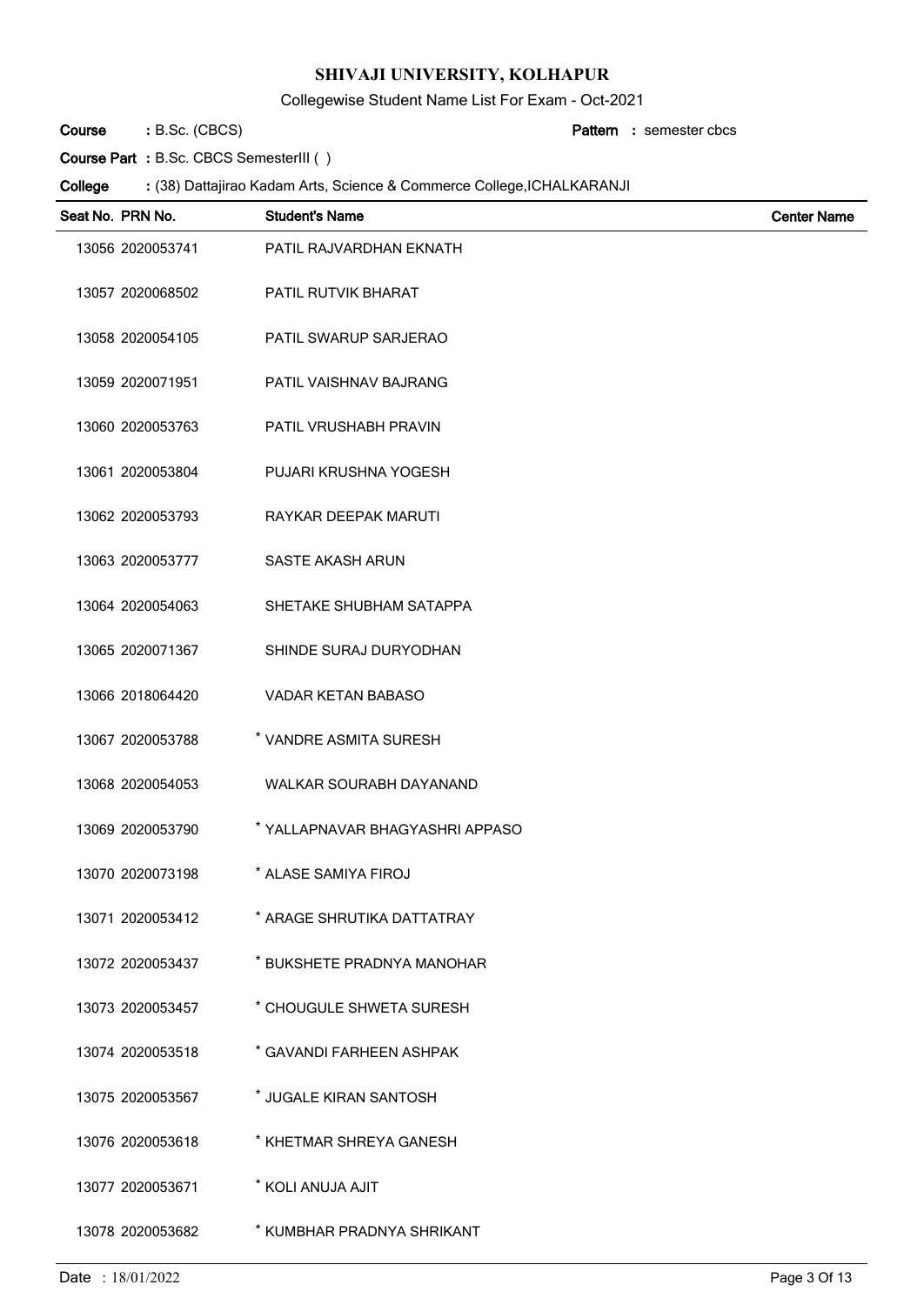Collegewise Student Name List For Exam - Oct-2021

B.Sc. (CBCS) **: Pattern Course**

semester cbcs **:**

**Course Part :** B.Sc. CBCS SemesterIII ( )

| Seat No. PRN No. | <b>Student's Name</b>         | <b>Center Name</b> |
|------------------|-------------------------------|--------------------|
| 13079 2020053687 | * KUMHAR RINKU BHOLARAM       |                    |
| 13080 2020053692 | LATAKAR VISHVAJEET VINAYAK    |                    |
| 13081 2020053696 | * MACHARE SHWETA MAHESH       |                    |
| 13082 2020079189 | * MISAL SHREYA GANESH         |                    |
| 13083 2020053716 | * MUTKAR ARATI ASHOK          |                    |
| 13084 2020068410 | * PATIL PRIYANKA RAMDAS       |                    |
| 13085 2020068503 | * PATIL SRUSHTI ANIL          |                    |
| 13086 2020054057 | * SADALAGE SONALI SUBHASH     |                    |
| 13087 2020054097 | * SATPUTE VAISHNAVI MURLIDHAR |                    |
| 13088 2020053791 | * SHELAKE BHAGYASHRI ASHOK    |                    |
| 13089 2020053801 | * SHENDE KALPANA SANJAY       |                    |
| 13090 2020054067 | * SHETE SIDDHI SANKET         |                    |
| 13091 2020079193 | <b>TARALE ABHINAV BALASO</b>  |                    |
| 13092 2020054086 | <b>TEKE PRIYANKA SACHIN</b>   |                    |
| 13093 2020053813 | <b>URANE MANTHAN ASHOK</b>    |                    |
| 13094 2020053805 | * VARUTE LAXMI TANAJI         |                    |
| 13095 2020053789 | * YADAV ASMITA BIRUSINGH      |                    |
| 13096 2020054101 | * ZALAG SONALI DATTATRAY      |                    |
| 13097 2020053427 | <b>BHOSALE RUTVIK MARUTI</b>  |                    |
| 13098 2020053458 | <b>CHOUGULE ABHISHEK ANIL</b> |                    |
| 13099 2020054294 | <b>GEHLOT DEEPAK DEVCHAND</b> |                    |
| 13100 2020053529 | <b>GUPTA MAUSAM DILIP</b>     |                    |
| 13101 2020053680 | * KOPARDE AKANKSHA RANGRAO    |                    |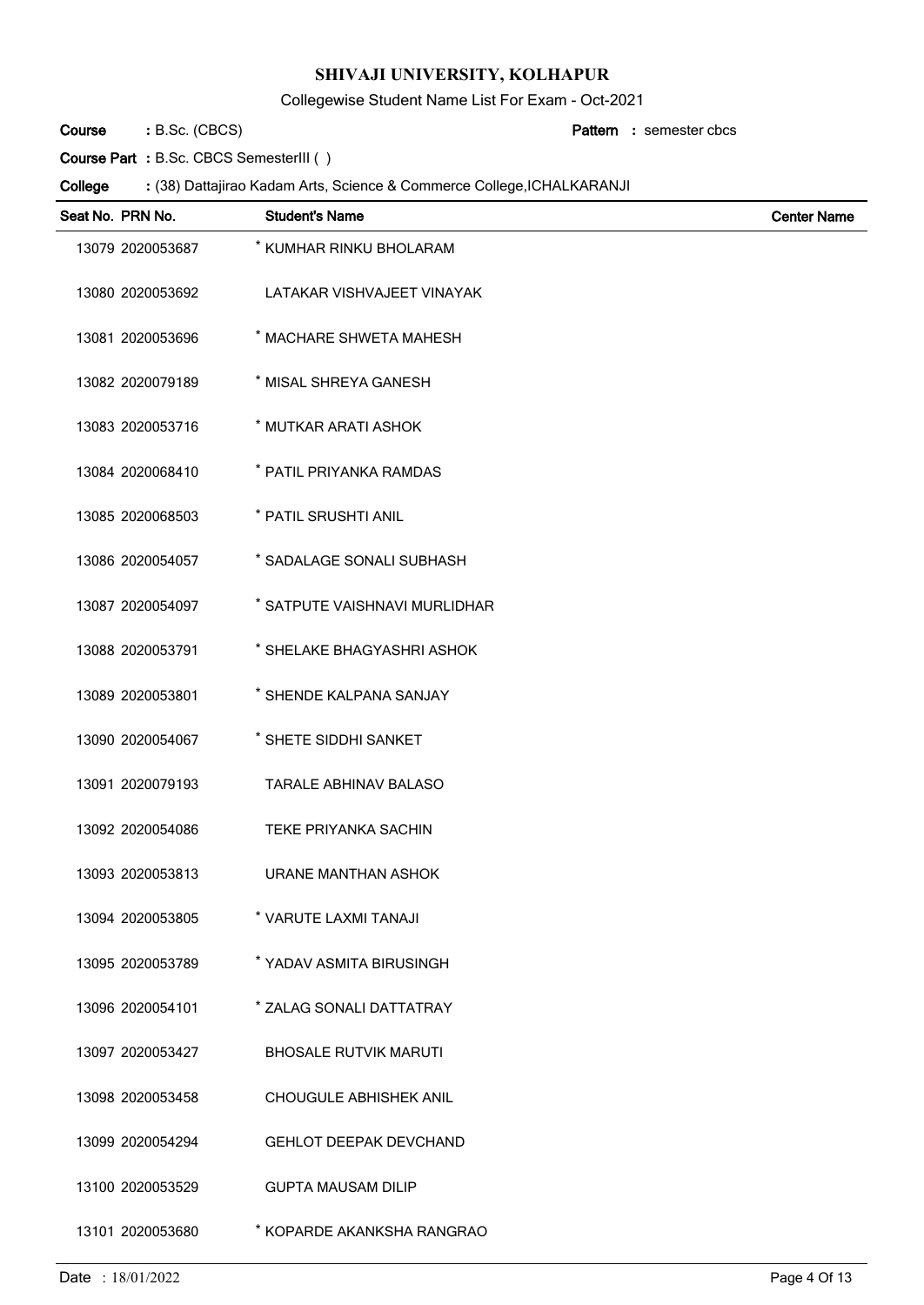Collegewise Student Name List For Exam - Oct-2021

B.Sc. (CBCS) **: Pattern Course**

semester cbcs **:**

**Course Part :** B.Sc. CBCS SemesterIII ( )

| Seat No. PRN No. | <b>Student's Name</b>          | <b>Center Name</b> |
|------------------|--------------------------------|--------------------|
| 13102 2020053686 | * KUMBHOJE KOMAL DILIP         |                    |
| 13103 2020053688 | KUMTHEKAR RUTVIK KISHOR        |                    |
| 13104 2020053705 | * MANE SPHURTI SUBHASH         |                    |
| 13105 2020053710 | * MOPAGAR PRAGATI RAMESH       |                    |
| 13106 2020053711 | * MORE MAYURI VILASRAO         |                    |
| 13107 2020053727 | * PANDEY SNEHA BYASJI          |                    |
| 13108 2020053728 | PANDEY SUNDARAM PRADIP         |                    |
| 13109 2020053743 | * PATIL AISHWARYA MAHESH       |                    |
| 13110 2020053739 | <b>PATIL RUSHIKESH PRAVIN</b>  |                    |
| 13111 2020068506 | PHATALE KUNAL SURESH           |                    |
| 13112 2020053786 | * SABALE ASHWINI ARUN          |                    |
| 13113 2020054096 | SHELAKE TUSHAR RAJU            |                    |
| 13114 2020062962 | SWAMI SHUBHAM BASAYYA          |                    |
| 13115 2020053465 | DAS MITHILESH SUNILKUMAR       |                    |
| 13116 2020053471 | <b>DESAI ADITYA ASHOK</b>      |                    |
| 13117 2020053467 | <b>DESAI ARSHAD RASHID</b>     |                    |
| 13118 2020053474 | * DHOPE PRIYANKA PUNDLIK       |                    |
| 13119 2020053493 | * DOUNDE ISHIKA UTTAM          |                    |
| 13120 2020053504 | <b>GAIKWAD SATYAJEET VIJAY</b> |                    |
| 13121 2020053534 | HAJARE ROHAN MAHADEV           |                    |
| 13122 2019057866 | JADHAV SANDEEP DHANRAJ         |                    |
| 13123 2020053630 | * KHOT ANUSHKA RAJARAM         |                    |
| 13124 2020053690 | * KURADE SHIVANI NAMDEV        |                    |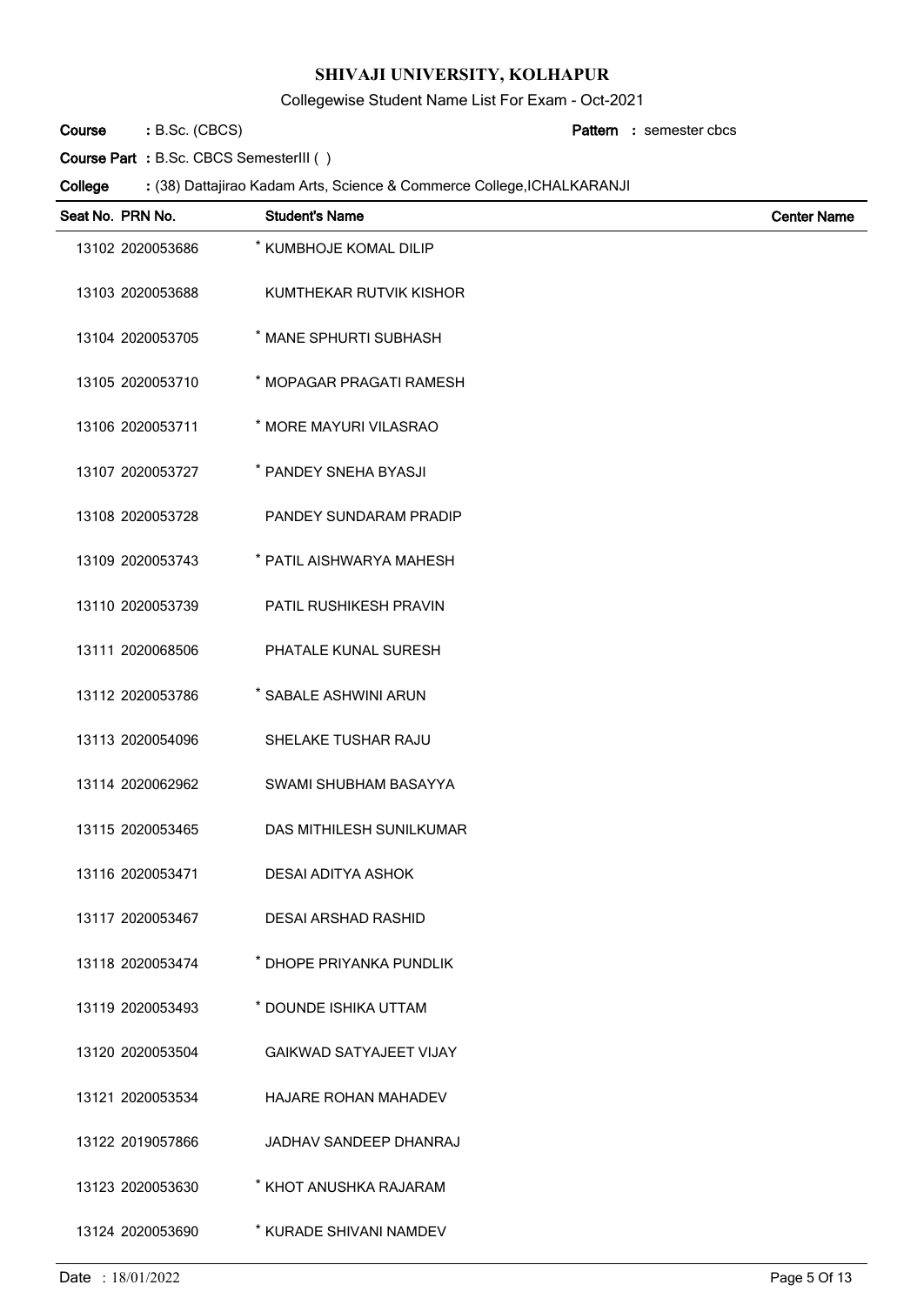Collegewise Student Name List For Exam - Oct-2021

B.Sc. (CBCS) **: Pattern Course**

semester cbcs **:**

**Course Part :** B.Sc. CBCS SemesterIII ( )

| Seat No. PRN No. | <b>Student's Name</b>        | <b>Center Name</b> |
|------------------|------------------------------|--------------------|
| 13125 2020053693 | * LATIF MUSKAN MAHAMAD       |                    |
| 13126 2020053698 | * MAGDUM SAMRUDDHI SUNIL     |                    |
| 13127 2020053719 | * NARAL AAKANKSHA HARIDAS    |                    |
| 13128 2020053722 | * NIMBALKAR HARSHADA NAGNATH |                    |
| 13129 2020053723 | * NIRMAL RUTUJA MACHHINDRA   |                    |
| 13130 2020068501 | PATIL RUSHIKESH SANJAY       |                    |
| 13131 2020053797 | * SALUNKHE GOURI SATISH      |                    |
| 13132 2020054072 | SUTAR ADITYA ARUN            |                    |
| 13133 2020053810 | <b>SUTAR MAHESH GAMBHIR</b>  |                    |
| 13134 2020053475 | * DOIJAD KIRTI VIJAY         |                    |
| 13135 2020053546 | <b>INGALE OM ANANDA</b>      |                    |
| 13136 2020053565 | <b>JAMBHALE ANIKET NANA</b>  |                    |
| 13137 2020053578 | KADAM OMKAR KUMAR            |                    |
| 13138 2018030535 | KASAR ARIHANT BABASO         |                    |
| 13139 2020053611 | KAVADE PRANAV ANIL           |                    |
| 13140 2020053626 | KHOT SOURABH SAYAJI          |                    |
| 13141 2020053676 | * KOLI GAYATRI SANTOSH       |                    |
| 13142 2020072480 | * KOLI VARSHA ANIL           |                    |
| 13143 2020053740 | PATIL ADITYA RAJENDRA        |                    |
| 13144 2020071362 | * PATIL DHANASHRI ANANDA     |                    |
| 13145 2020068507 | * PUJARI SHREYA SHANKAR      |                    |
| 13146 2020054065 | SALUNKHE VAIBHAV PRALHAD     |                    |
| 13147 2020054095 | * UTTURKAR SHRADDHA ANIL     |                    |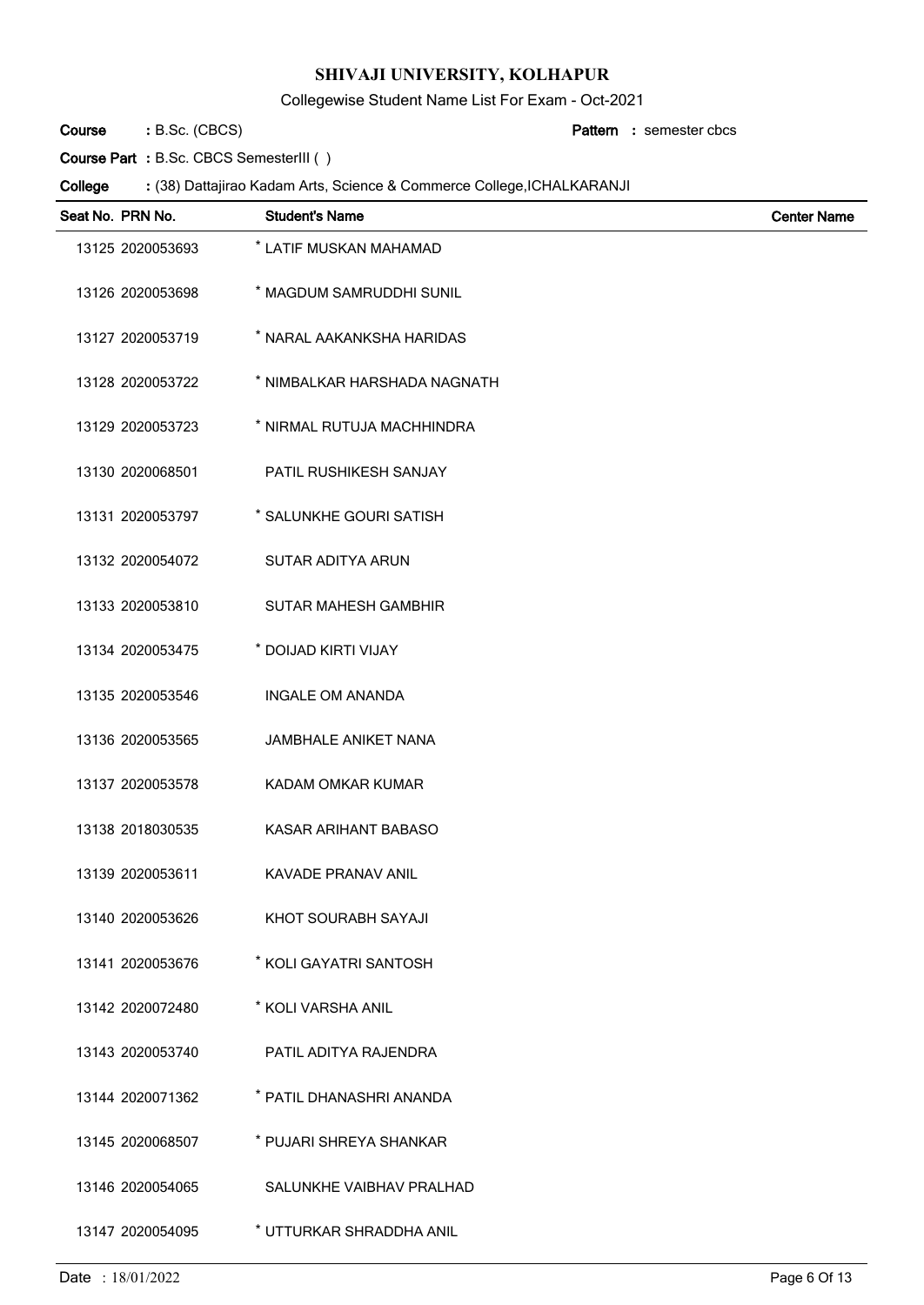Collegewise Student Name List For Exam - Oct-2021

B.Sc. (CBCS) **: Pattern Course**

semester cbcs **:**

**Course Part :** B.Sc. CBCS SemesterIII ( )

| Seat No. PRN No. | <b>Student's Name</b>          | <b>Center Name</b> |
|------------------|--------------------------------|--------------------|
| 13148 2020068413 | * AWALE SARA RAJENDRA          |                    |
| 13149 2020068416 | * BELKUDE KHUSHABU PAPALAL     |                    |
| 13150 2018005061 | * BHAGAT TEJASWINI GURUDAS     |                    |
| 13151 2020053421 | * BHANDARE KOMAL JINPAL        |                    |
| 13152 2020070610 | * BHANDARE KOMAL SUNIL         |                    |
| 13153 2020053423 | BHISE ADRASH CHANDRAKANT       |                    |
| 13154 2020053433 | * BONGALE NEHA DAYANAND        |                    |
| 13155 2020053435 | * BORADE SONIYA DASHRATH       |                    |
| 13156 2020053439 | * CHAKARE SWATI UDAY           |                    |
| 13157 2020053447 | CHAVAN MAHESH GAJANAN          |                    |
| 13158 2020053442 | * CHAVAN NEHA SHANKAR          |                    |
| 13159 2020068418 | CHOUGULE ADITYA ANIL           |                    |
| 13160 2020053459 | * CHOURE NIKITA KRUSHNA        |                    |
| 13161 2020053463 | DALAVI INDRAJEET PRAMOD        |                    |
| 13162 2020068420 | DAVARI VIJIT RAJENDRA          |                    |
| 13163 2020053469 | * DESAI AKANKSHA GUNAJI        |                    |
| 13164 2020057424 | * DESAI SAKSHI SANJAY          |                    |
| 13165 2020070672 | * DHATUNDE SHRAVANI SANJAY     |                    |
| 13166 2020053482 | * DONE PALLAVI SANJAY          |                    |
| 13167 2020053502 | * GAIKWAD NIKITA DIPAK         |                    |
| 13168 2020053511 | <b>GANGADHAR ASHITOSH ANIL</b> |                    |
| 13169 2020053513 | * GAVALI SANCHI PRASHANT       |                    |
| 13170 2020068457 | <b>GHORPADE AKASH SARJERAO</b> |                    |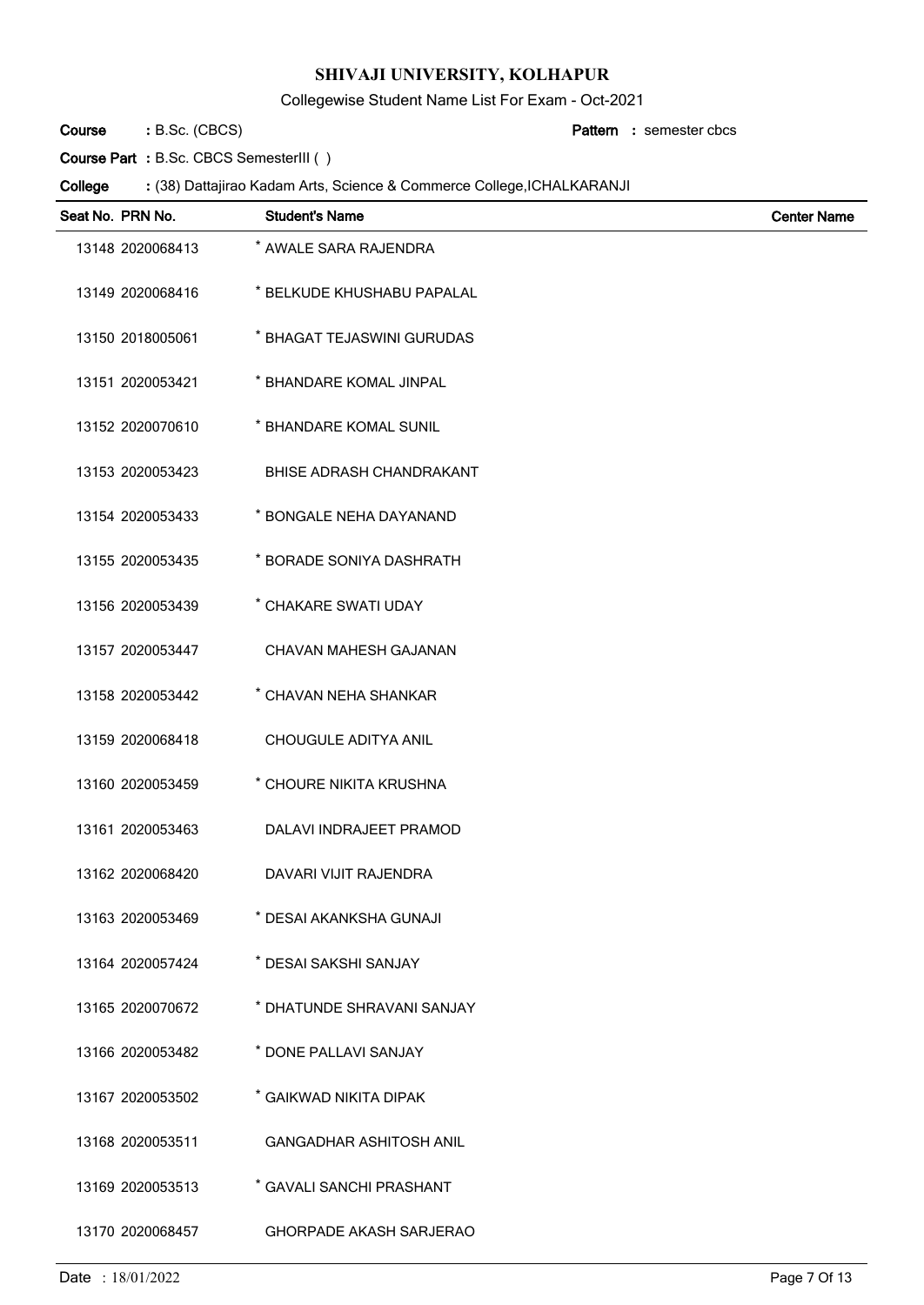Collegewise Student Name List For Exam - Oct-2021

B.Sc. (CBCS) **: Pattern Course**

semester cbcs **:**

**Course Part :** B.Sc. CBCS SemesterIII ( )

| Seat No. PRN No. | <b>Student's Name</b>           | <b>Center Name</b> |
|------------------|---------------------------------|--------------------|
| 13171 2020053523 | <b>GIRI RUSHIKESH ANKUSH</b>    |                    |
| 13172 2020053527 | <b>GOUND VAIBHAV RAJESH</b>     |                    |
| 13173 2020053537 | HALADE SUYASH SADASHIV          |                    |
| 13174 2020068460 | * HATKAR BHARATI MARUTI         |                    |
| 13175 2020053540 | <b>HERLAGE PRATHMESH BABASO</b> |                    |
| 13176 2020068462 | * IJAGAJ MEGHA KAILAS           |                    |
| 13177 2020053545 | * INGALE SAKSHI DEEPAK          |                    |
| 13178 2020053549 | JADHAV PRASAD RAJARAM           |                    |
| 13179 2020053558 | <b>JADHAV RAGHUVEER UMESH</b>   |                    |
| 13180 2020055250 | * JADHAV SAKSHI SANJAY          |                    |
| 13181 2020053554 | JADHAV SANKET BALU              |                    |
| 13182 2020053563 | * JAMADAR KHATIJA ISMAIL        |                    |
| 13183 2020053562 | * JAMADAR SANIYA GOUSMAHMAD     |                    |
| 13184 2020068464 | <b>JAWALE VISHNU RUBAN</b>      |                    |
| 13185 2020053580 | * KAMBALE DHANASHRI DHONDIRAM   |                    |
| 13186 2020053584 | KAMBALE SHUBHAM SHAHAJI         |                    |
| 13187 2020068465 | * KAMBLE AMRUTA SUNIL           |                    |
| 13188 2020053602 | KAMBLE DINBHUSHAN DILIP         |                    |
| 13189 2020053588 | * KAMBLE SANCHITA SACHIN        |                    |
| 13190 2020053598 | KAMBLE SOURABH BHARAT           |                    |
| 13191 2020053613 | KHALIFA SHAHISTA JAHANGIR       |                    |
| 13192 2020053616 | KHARWAR ABHISHEK RAVINDRA       |                    |
| 13193 2020053635 | KHOT PRATHAMESH PRAKASH         |                    |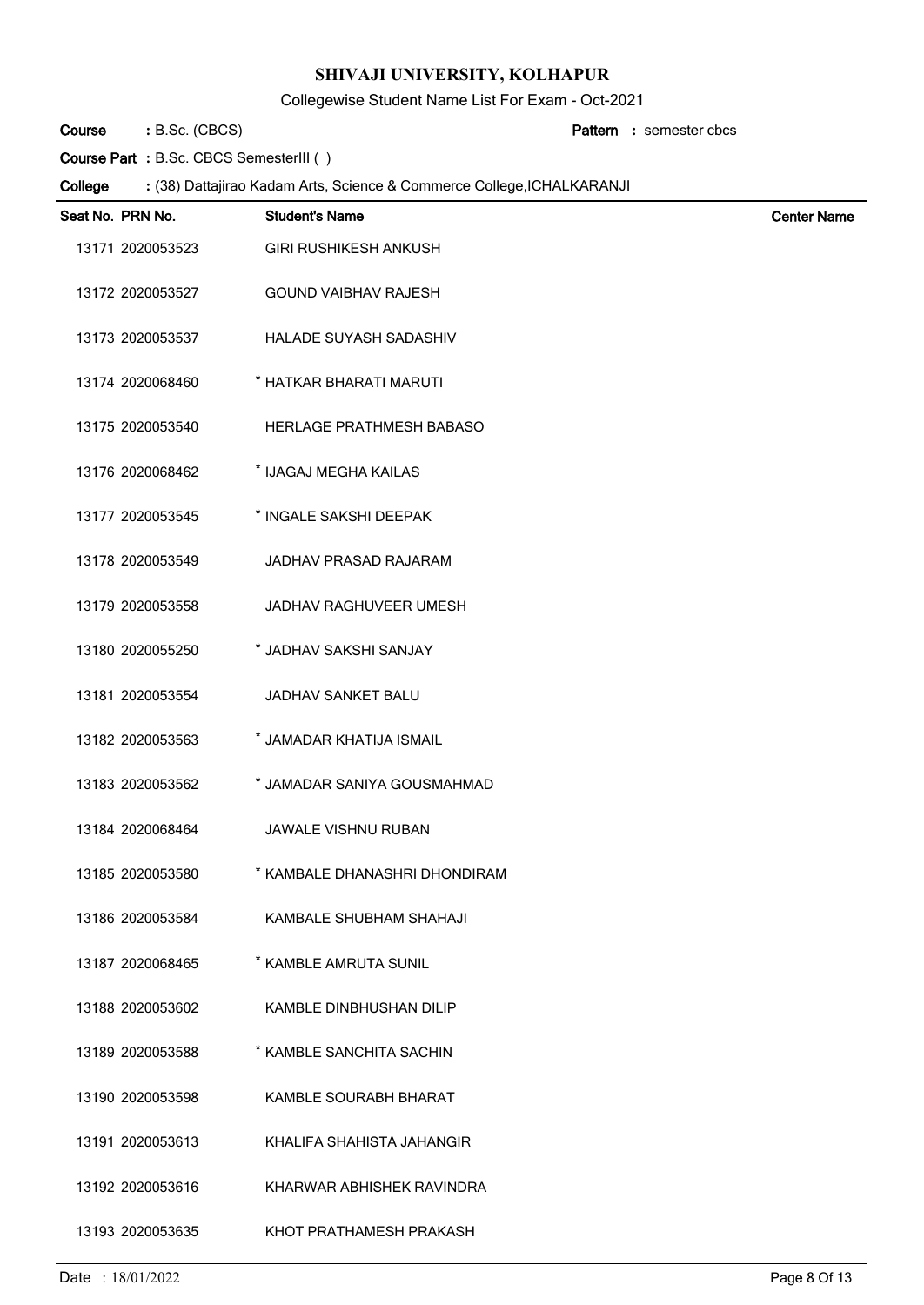Collegewise Student Name List For Exam - Oct-2021

B.Sc. (CBCS) **: Pattern Course**

semester cbcs **:**

**Course Part :** B.Sc. CBCS SemesterIII ( )

| Seat No. PRN No. | <b>Student's Name</b>          | <b>Center Name</b> |
|------------------|--------------------------------|--------------------|
| 13194 2020053622 | * KHOT RUTUJA BABAN            |                    |
| 13195 2020053669 | KOKANE SUDARSHAN SANJAY        |                    |
| 13196 2020053679 | * KOLI ANKITA RAJU             |                    |
| 13197 2020053673 | * KOLI SMITA GANAPATI          |                    |
| 13198 2020070134 | * KUMBHAR APARNA SANJAY        |                    |
| 13199 2020053685 | KUMBHAR DHANASHRI KRISHNA      |                    |
| 13200 2020068472 | KURADE SOURABH TUKARAM         |                    |
| 13201 2020053691 | KUSANE PRAKASH KIRAN           |                    |
| 13202 2020068475 | <b>LAVATE PAVAN APPA</b>       |                    |
| 13203 2020053695 | LOTAKE YASH GORAKH             |                    |
| 13204 2020068488 | MAGADUM AKHIL NANDKUMAR        |                    |
| 13205 2020053700 | MAGDUM HARSHVARDHAN SANJAY     |                    |
| 13206 2020053699 | MAGDUM PRATHAMESH UMESH        |                    |
| 13207 2020053701 | MAKANDAR SAHIL SAMIR           |                    |
| 13208 2020068489 | * MALI VAISHNAVI SURESH        |                    |
| 13209 2020053704 | <b>MANDAVKAR ANIKET SANJAY</b> |                    |
| 13210 2020070663 | * MHETRI PRATIKSHA ASHOK       |                    |
| 13211 2020071365 | * MINCHE SHITAL SANJAY         |                    |
| 13212 2020072485 | * MOHITE PRATIKSHA SANTOSH     |                    |
| 13213 2020053708 | <b>MOMIN NAVED SHAHIR</b>      |                    |
| 13214 2020068495 | <b>MORE SOURABH SUBHASH</b>    |                    |
| 13215 2020068496 | * MUJAWAR SABIYA IMTIYAJ       |                    |
| 13216 2020055249 | * MUJAWAR SIMRAN SARDAR        |                    |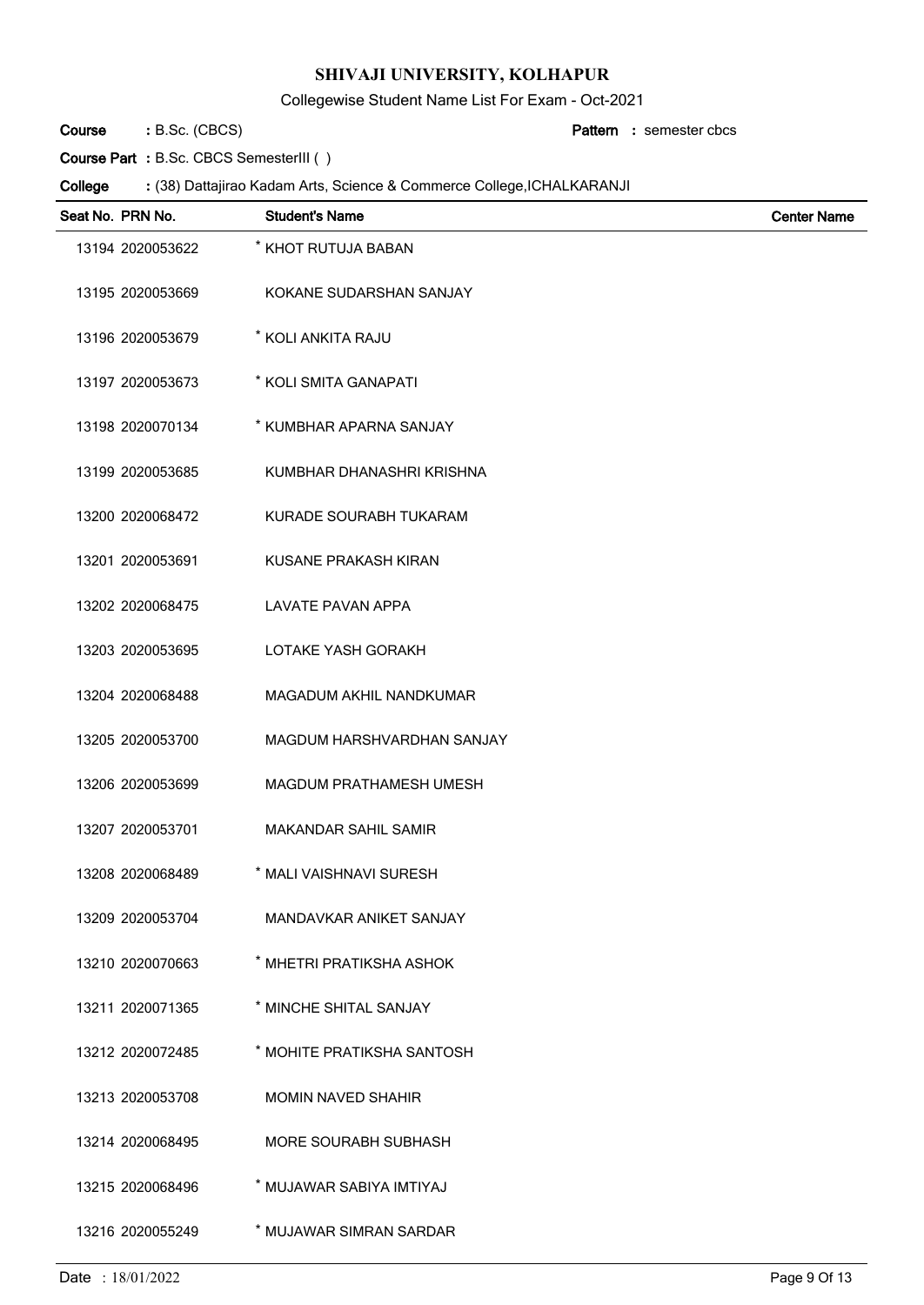Collegewise Student Name List For Exam - Oct-2021

B.Sc. (CBCS) **: Pattern Course**

semester cbcs **:**

**Course Part :** B.Sc. CBCS SemesterIII ( )

| Seat No. PRN No. | <b>Student's Name</b>            | <b>Center Name</b> |
|------------------|----------------------------------|--------------------|
| 13217 2020053713 | * MULLA RAHEELABANU SAYEEDAHAMAD |                    |
| 13218 2020072674 | * NADAF NAFISA RIYAZ             |                    |
| 13219 2020053724 | * NISHAD SAKSHI KALLUPRASAD      |                    |
| 13220 2020053725 | NYAYNIT SAHIL RAVINDRA           |                    |
| 13221 2020053730 | * PARIT SAYALI RAJENDRA          |                    |
| 13222 2020053729 | <b>PARIT SUSHANT BABASO</b>      |                    |
| 13223 2020053731 | PATANKAR GOURAV SHIKANT          |                    |
| 13224 2020053779 | PATIL AKHIL NAMDEV               |                    |
| 13225 2019058132 | * PATIL ARPITA PRAKASH           |                    |
| 13226 2020070666 | <b>PATIL HARISH RAMESH</b>       |                    |
| 13227 2020053735 | PATIL NIKHIL NITIN               |                    |
| 13228 2020053761 | * PATIL NIKITA RAVSAHEB          |                    |
| 13229 2020053756 | * PATIL PURVA NITIN              |                    |
| 13230 2020053734 | * PATIL SAKSHI SANTOSH           |                    |
| 13231 2020068504 | PATIL SUHAS SHITAL               |                    |
| 13232 2020053737 | PATIL SUSHOBHAN SHIVAJI          |                    |
| 13233 2020053738 | * PATIL TEJASHRI RAMCHANDRA      |                    |
| 13234 2020054051 | POWAR PRATIK ARUN                |                    |
| 13235 2020054066 | POWAR RAHUL PARASHRAM            |                    |
| 13236 2020054088 | * RAKSHE SNEHAL VIJAYKUMAR       |                    |
| 13237 2020053812 | * RAVAN MANASI RAJARAM           |                    |
| 13238 2020053782 | ROY AMAR SANJAY                  |                    |
| 13239 2020054069 | * SANKANNA SHRUTI SANJAY         |                    |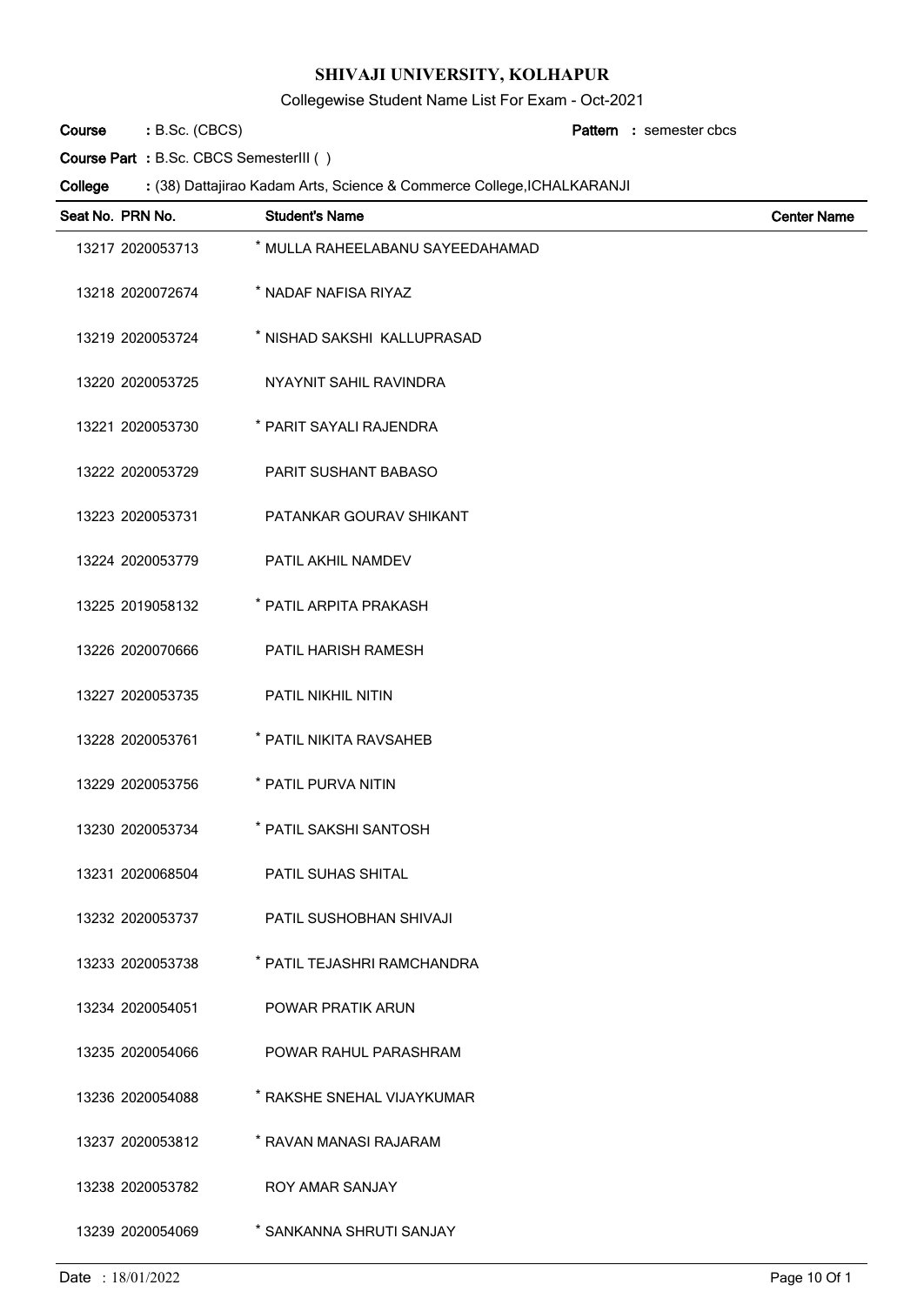Collegewise Student Name List For Exam - Oct-2021

B.Sc. (CBCS) **: Pattern Course**

semester cbcs **:**

**Course Part :** B.Sc. CBCS SemesterIII ( )

| Seat No. PRN No. | <b>Student's Name</b>             | <b>Center Name</b> |
|------------------|-----------------------------------|--------------------|
| 13240 2020054077 | * SANKPAL RUTUJA MARUTI           |                    |
| 13241 2020054103 | * SARABI PRACHI SUNIL             |                    |
| 13242 2020054050 | * SAVANT PRANILA SANJAY           |                    |
| 13243 2020053814 | * SAWANT NANDINI ANKUSH           |                    |
| 13244 2020054075 | * SAYYAD SAYA SHAKIL              |                    |
| 13245 2020057422 | * SHAIKH SANIYA MUNERAHAMAD       |                    |
| 13246 2020054064 | SHELAKE SANKET SURESH             |                    |
| 13247 2020054104 | SHETE PRATIK AVINASH              |                    |
| 13248 2020071581 | * SHINGE SHWETA KAMALAKAR         |                    |
| 13249 2020053816 | * SHRIGANNAVAR NEHA SUKUMAR       |                    |
| 13250 2020015171 | SUTALE RAJASHRI MAHADEV           |                    |
| 13251 2020068511 | * SUTAR MUSKAN KALANDAR           |                    |
| 13252 2020054098 | * SUTAR RUTUJA MAHADEV            |                    |
| 13253 2018030669 | * SUTAR VAISHNAVI DILIP           |                    |
| 13254 2020071952 | * TAMBE PRAJAKTA SAMBHAJI         |                    |
| 13255 2020054068 | UBALE VAIBHAV LALASAHEB           |                    |
| 13256 2020054052 | <b>VADAGE PRATIK ASHOK</b>        |                    |
| 13257 2020054058 | VADAGE YALGONDA RAMCHANDRA        |                    |
| 13258 2020054061 | * VAJARKAR VAISHNAVI BHARAT       |                    |
| 13259 2020054078 | * VANMORE RUTUJA BALAJI           |                    |
| 13260 2020053807 | <b>VASUDEV LAXMIKANT SHRIKANT</b> |                    |
| 13261 2020054082 | * VHANUNGARE SNEHAL VIJAY         |                    |
| 13262 2020054071 | * ZUNAKE SHVETA DNYANDEV          |                    |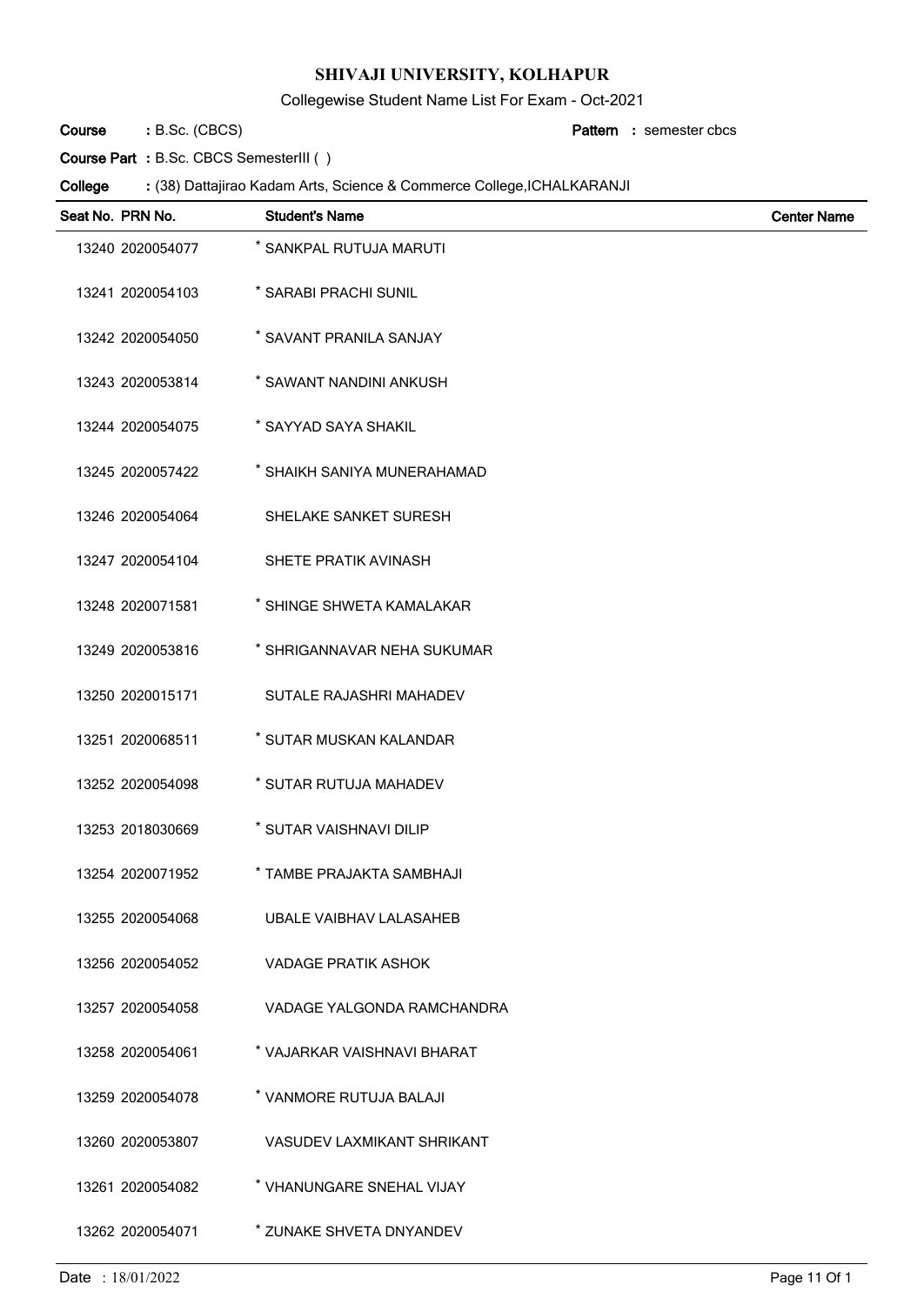Collegewise Student Name List For Exam - Oct-2021

B.Sc. (CBCS) **: Pattern Course**

semester cbcs **:**

**Course Part :** B.Sc. CBCS SemesterIII ( )

### (38) Dattajirao Kadam Arts, Science & Commerce College,ICHALKARANJI **: College**

| Seat No. PRN No. | <b>Student's Name</b>             | <b>Center Name</b> |
|------------------|-----------------------------------|--------------------|
| 13263 2020053409 | * AMANGI DHANASHRI MAHALING       |                    |
| 13264 2019061163 | * BADAKAT PRANJAL PRAKASH         |                    |
| 13265 2020068414 | * BAGWAN HEENA RAJMAHAMAD         |                    |
| 13266 2020053425 | <b>BHONGE PRUTHVIRAJ ARJUN</b>    |                    |
| 13267 2020053453 | * CHAVAN SANIKA DILIP             |                    |
| 13268 2020053500 | * GADKARI SABINA IBRAHIM          |                    |
| 13269 2020053497 | * GADKARI SANIYA ASGAR            |                    |
| 13270 2020053509 | * GAIKWAD SHWETA VASANT           |                    |
| 13271 2020062971 | * GANDHAGUDE SHRUTI RAMESH        |                    |
| 13272 2020053531 | <b>GURSALE PRATHMESH RAJENDRA</b> |                    |
| 13273 2020053544 | * HULLE DIVYA RAMCHANDRA          |                    |
| 13274 2020053560 | * JAMADAR AFRIN JAVED             |                    |
| 13275 2020070131 | * JAMBHALE MAYURI MARUTI          |                    |
| 13276 2020070670 | * KAMBLE PAYAL PITAMBAR           |                    |
| 13277 2020053624 | * KHOT NEHA DILIP                 |                    |
| 13278 2020062980 | <b>MUNDE RUSHIKESH ASHOK</b>      |                    |
| 13279 2020053717 | * NAIK VEDIKA VIJAY               |                    |
| 13280 2020053759 | PATIL ADITYA APPASO               |                    |
| 13281 2020068505 | PHADATARE VAIBHAV KEDARI          |                    |
| 13282 2020053808 | * SINGH MADHUKUMARI RAMESH        |                    |
| 13283 2020054074 | SONAWALE SAURABH DEEPAK           |                    |
| 13284 2020053794 | THORWAT DIGVIJAY RAJENDRA         |                    |

ICH **:** Dattajirao Kadam Arts, Science & Commerce College,ICHALKARANJI